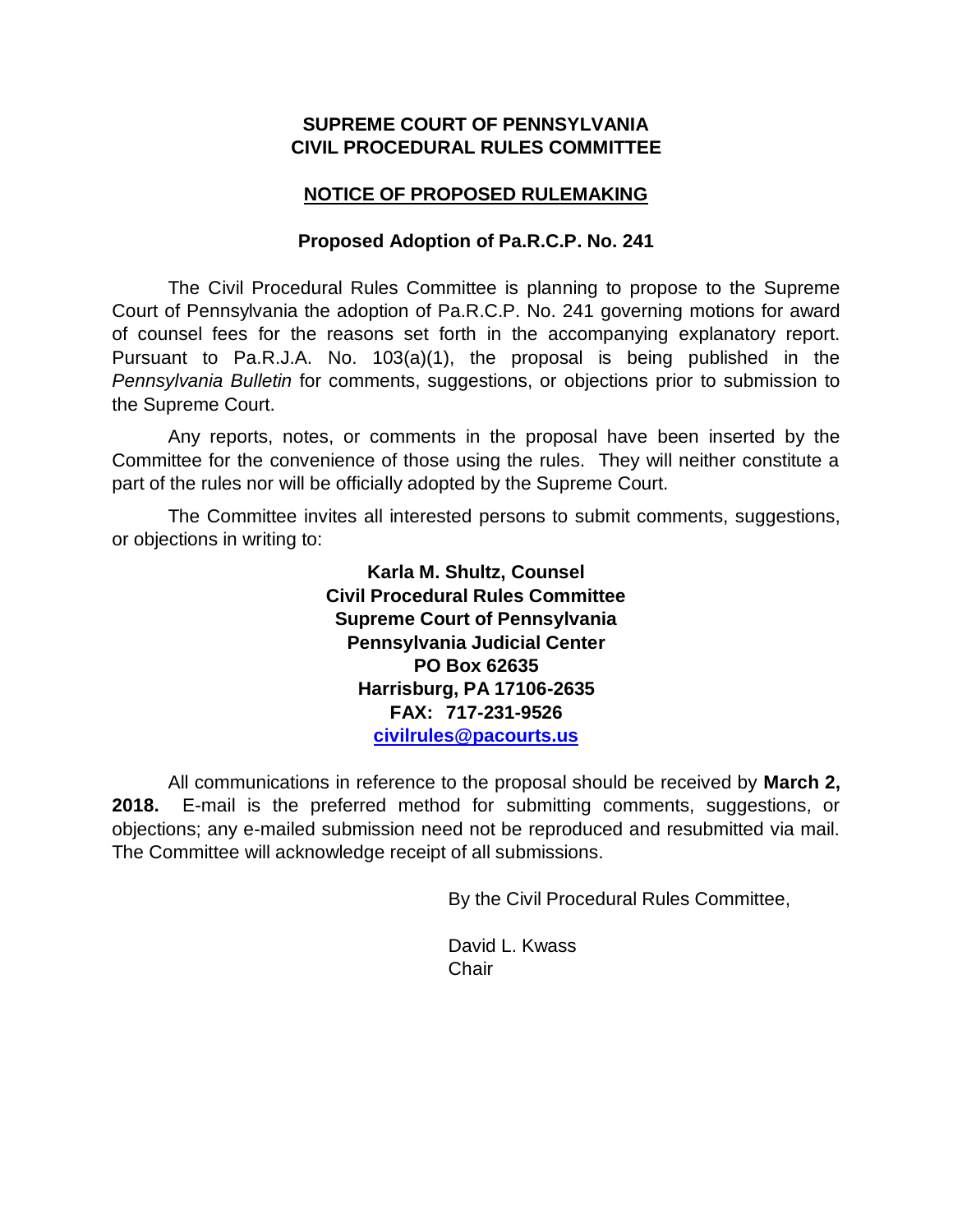# **[This is an entirely new rule.]**

# **Rule 241. Motion for Award of Counsel Fees. Timing of Filing.**

(a) A claim for an award of counsel fees authorized pursuant to Section 2503 of the Judicial Code, 42 Pa.C.S. § 2503, shall be made by motion filed within 30 days of:

(1) a discontinuance as to all claims and all parties pursuant to Rule 229,

- (2) the entry of a final order, or
- (3) the entry of judgment following trial in the trial court.
- (b) The motion shall state:

(1) the grounds in Section 2503 entitling the moving party to the award of counsel fees, and

(2) the amount sought or a good faith estimate of it.

Note: *See* Rules 208.1 *et seq.* for the procedure governing motions practice.